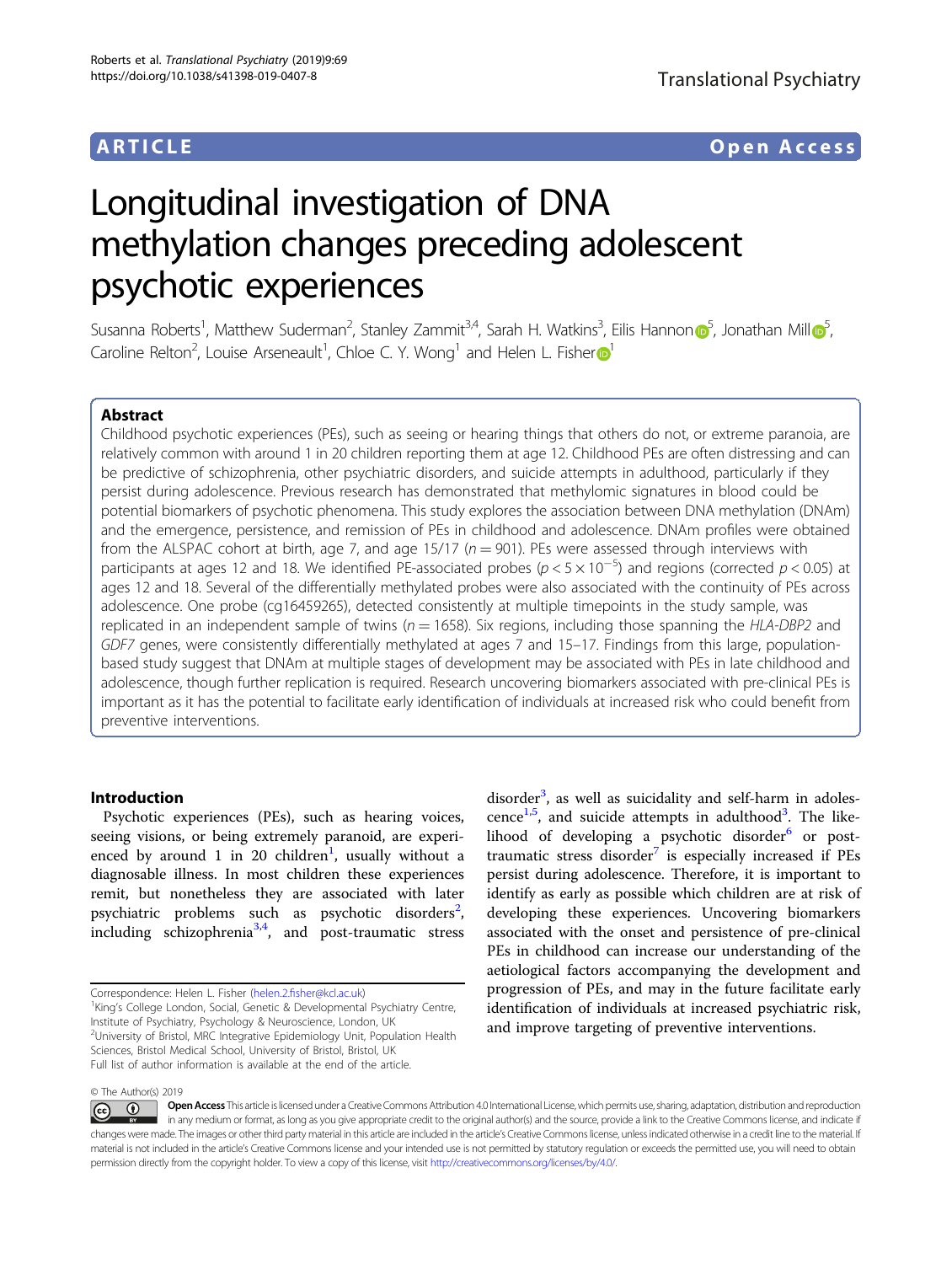Biomarkers for the emergence and persistence of PEs might be evident at the level of epigenetics, that is by any of the many cellular mechanisms capable of regulating gene expression without changes in the underlying genetic sequence. DNA methylation (DNAm) patterns have, for example, been associated with a broad range of psychiatric phenotypes $8-14$  $8-14$  $8-14$ , including schizophrenia and other psychotic disorders. Research in monozygotic twin pairs discordant for a clinical diagnosis of psychosis<sup>[15](#page-10-0)</sup> and in case–control samples $16-22$  $16-22$  $16-22$  has identified DNAm differences associated with psychosis. Importantly, these findings were identified not only in post-mortem brain tissue from diagnosed individuals $19,21,22$ , but also in per-ipheral samples from living patients<sup>[15](#page-10-0)–18,20</sup>, and studies have replicated findings from peripheral samples in postmortem tissue<sup>15</sup>.

To date, the majority of studies have relied on crosssectional analyses of DNAm and psychotic disorder status. Cross-sectional studies with affected individuals are likely to be highly confounded by factors associated with the disorder, such as medication. Crucially, few epigenetic studies have utilised prospective designs to focus on preclinical psychotic phenomena in the general population, which are important to optimise early detection efforts. To this end, research from our group recently demonstrated specific DNAm differences at age 10 between monozygotic twin pairs discordant for psychotic symptoms at age 12 ( $n = 48$ <sup>[23](#page-10-0)</sup>). Of note, hypomethylation of the top-ranked CpG site was replicated in post-mortem brain tissue in an independent sample of schizophrenia patients compared to controls, and several of the findings of interest were located in, or near, genes previously implicated in neurodevelopment and psychiatric disorders. Furthermore, a recent study found that conversion to psychosis in young help-seeking individuals (an ultrahigh risk group,  $n = 39$ ) was associated with differential changes in DNAm, with top results occurring in pathways relevant for psychosis such as oxidative stress regulation, axon guidance and inflammatory pathways<sup>[24](#page-10-0)</sup>. These studies indicate that the PEs in pre-diagnosis populations may be associated with differential DNAm, and that the pattern of PEs may correspond with changes in DNAm in relevant pathways. However, it is difficult to draw firm conclusions based on such small samples that may not be representative of the broader population.

The aim of this study was to explore associations between genome-wide DNAm patterns and the emergence and persistence of PEs in childhood and adolescence utilising a longitudinal design covering key points in development in a large, population-based sample. First, we investigated the association between DNAm at specific timepoints during childhood and adolescence (birth, age 7, and age 15–17) and reports of PEs at ages 12 and 18. Second, we examined the role of DNAm in the continuity of PEs by comparing individuals whose experiences persisted between 12 and 18 years with those whose experiences remitted, emerged for the first time during adolescence, and those with no history of such experiences. Third, we explored the association between longitudinal trajectories of DNAm and PEs across early development. Fourth, we investigated differentially methylated regions (DMRs) associated with PEs. Finally, we tested the robustness of these findings in an independent sample.

#### Methods

#### Sample

The Avon Longitudinal Study of Parents and Children (ALSPAC) is a large, prospective cohort study that recruited 14,541 pregnant women resident in Avon, UK with expected dates of delivery between 1 April 1991 and 31 December 1992 $^{25,26}$ . Further details of the study and available data are provided on the study website through a fully searchable data dictionary [\(http://www.bris.ac.uk/](http://www.bris.ac.uk/alspac/researchers/data-access/data-dictionary/) [alspac/researchers/data-access/data-dictionary/](http://www.bris.ac.uk/alspac/researchers/data-access/data-dictionary/)). The current study focusses on the Accessible Resource for Integrated Epigenomic Studies (ARIES) sub-study, which consists of 1018 mother–offspring pairs who provided DNA samples at multiple timepoints $27$ . All data are available by request from the Avon Longitudinal Study of Parents and Children Executive Committee ([http://www.](http://www.bristol.ac.uk/alspac/researchers/access/) [bristol.ac.uk/alspac/researchers/access/](http://www.bristol.ac.uk/alspac/researchers/access/)) for researchers who meet the criteria for access to confidential data.

Written informed consent was provided by parents and assent by children during the childhood phases of the study, and then by the children themselves at age 18. Ethical approval for the study was obtained from the ALSPAC Law and Ethics Committee and the Local Research Ethics Committees. Ethical approvals are in place for all sources of biological samples and data in ARIES in accordance with the Declaration of Helsinki.

#### Measures

#### Psychotic experiences

PEs at ages 12 and 18 were assessed via semi-structured interviews (Psychosis-like symptoms semi-structured interview—PLIKSi) that have been described previously $2,28$ . At 12 years participants were asked about PEs over the previous 6 months; at 18 years participants were asked about experiences since the age of 12. Further details regarding determination of PEs in this sample are provided in the Supplementary Information. For longitudinal analyses, individuals were included if they had PE data available at both timepoints, and the nature of PEs from ages 12 to 18 was determined as persistent (present at both timepoints), remitted (present at 12 but not 18), emergent (present at 18 but not 12), and none (no experiences at either timepoint).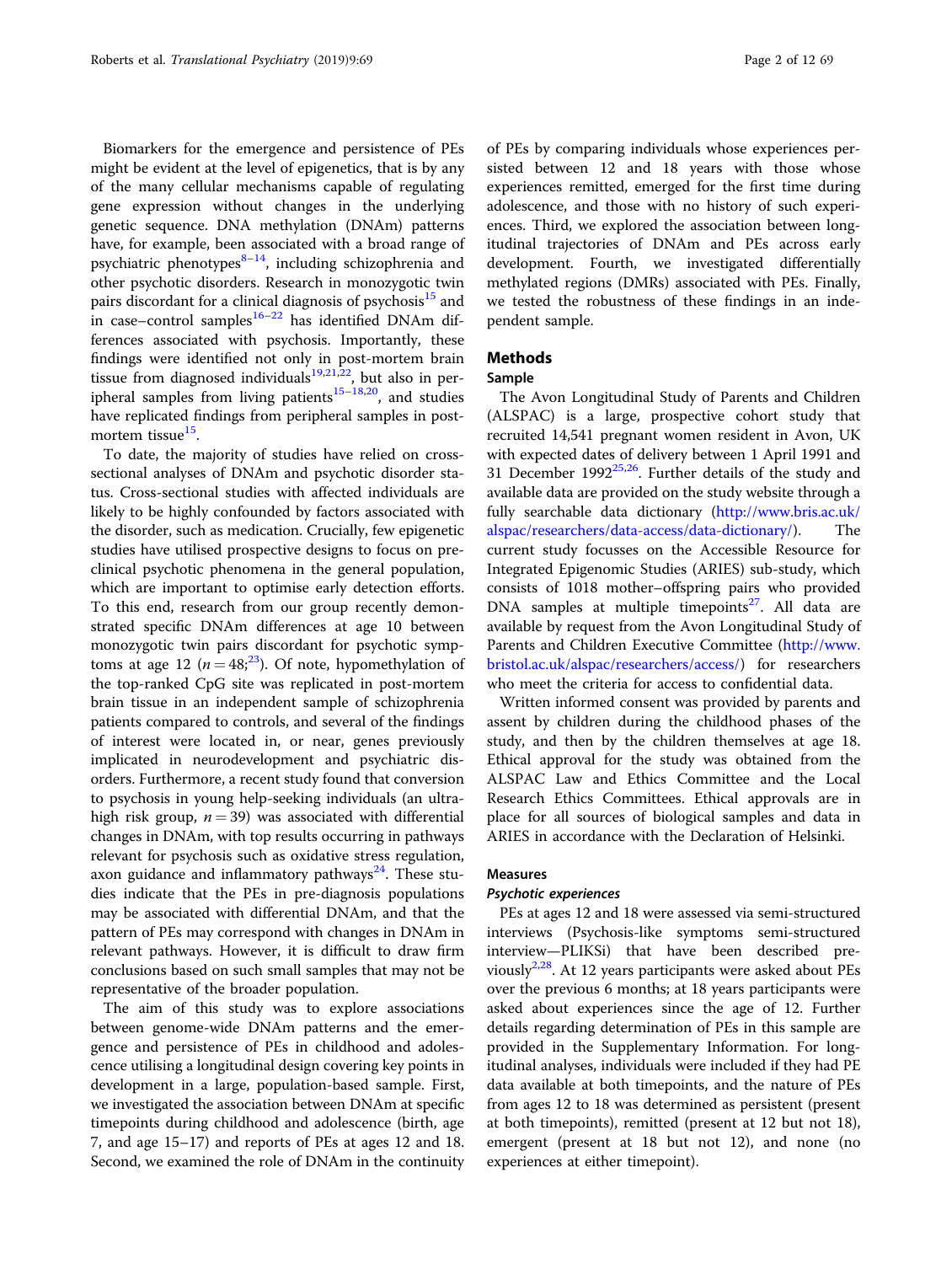#### DNA methylation

DNA samples were extracted from cord blood on delivery, and from peripheral blood samples in childhood (age 7) and in adolescence (age 15–17) according to established procedures $27$ . DNA was bisulfite-converted using the Zymo EZ DNA MethylationTM kit (Zymo, Irvine, CA) and then DNA methylation of over 485,000 CpG sites was quantified using the Illumina Infinium HumanMethylation450K BeadChip assay (HM450; Illumina Inc., CA). Arrays were scanned using the Illumina iScan, and GenomeStudio (version 2011.1; Illumina Inc.) was used to extract signal intensities and assess initial quality review.

#### Pre-processing and QC procedures

HM450 detects the proportion of molecules methylated at each CpG site on the array. For each sample, the estimated methylation level at each CpG site is expressed as a beta value  $(\beta)$ , which is the ratio of the methylated probe intensity to the overall intensity and ranges from 0 (no cytosine methylation) to 1 (complete cytosine methylation). Background correction and functional normalisation were performed using meffil<sup>29</sup>. Samples with >10% of sites with a detection  $p$  value >0.01 or a bead count <3 in >10% of probes were removed from further analysis. Non-specific probes and probes on sex chromosomes were removed $30,31$ . Following QC procedures, data were available for 381,871 probes. Probes were annotated using information provided by Illumina (genome build: hg19).

#### Batch effects

Samples from all timepoints in ARIES were distributed across slides using a semi-random approach, with all samples from each individual presented on the same array to minimise confounding by batch. Further batch variables were recorded using a purpose-built laboratory information management system, which also recorded QC metrics from the standard control probes on the HM450 array. Samples failing QC (>20% probes with  $p \geq$ 0.01) were repeated and, if unsuccessful, excluded from further analysis.

#### Cell heterogeneity

To account for potential differences in methylation arising from cell composition in whole-blood samples, cell counts were estimated using the Houseman algorithm $32$ and included as covariates. However, for longitudinal analyses including data from cord blood and whole-blood samples, analyses instead included the first 20 independent surrogate variable components to account for both heterogeneity between cord blood and peripheral blood samples as well as batch effects. Previous research has indicated that surrogate variables derived in this way account for cell count heterogeneity as well as estimated cell counts<sup>[33](#page-10-0),[34](#page-10-0)</sup>.

#### Potential confounders

Pregnancy and birth-related variables were considered as potential confounders, including parity (number of pregnancies resulting in live birth), maternal age at child's birth (derived from date of birth), maternal smoking during pregnancy (never, stopped first trimester, continued throughout pregnancy), infections during pregnancy (at any time), and delivery method (caesarean; yes/ no). Factors relating to the child included gender, smoking, and use of psychiatric medications. Data concerning child smoking behaviour during adolescence were not available for all samples; therefore, a proxy smoking variable was derived using DNAm signals from probes previously associated with smoking<sup>[35,](#page-10-0)36</sup>. This method has been shown to distinguish between smokers and nonsmokers (e.g. see  $20$ ). One child reported use of psychiatric medications across the study period and was removed from the analysis sample.

#### Statistical analyses

We investigated the association between DNAm and PEs in four stages. All analyses were conducted using R (version 3.3.1) unless otherwise stated.

#### Epigenome-wide Association Study

The Epigenome-wide Association Study (EWAS) func-tion in meffil<sup>[29](#page-10-0)</sup> was used to conduct six epigenome-wide association studies of PEs at ages 12 and 18 with cord blood, age-7 peripheral blood, and age-15/17 peripheral blood DNAm. Parity, maternal age, maternal smoking during pregnancy, infections during pregnancy, delivery methods, and child's gender were included as covariates, as well as estimated cell counts. Analyses using DNAm data from age 7 or age 15–17 also included child age as a covariate. Probes with values at the extremes of the distribution (5%) were winsorised. Statistical significance was determined using a Bonferroni correction, giving a threshold of  $p < 1.3 \times 10^{-7}$ . Tests with  $p < 5 \times 10^{-5}$  were defined as reaching suggestive significance.

#### Continuity of PEs across adolescence

The CpG sites most strongly associated with PEs at either timepoint (12 or 18,  $p < 5 \times 10^{-5}$ ) were assessed for association with the continuity of PEs between 12 and 18 (persistent, remitted, emergent, none) using ANOVA. Post hoc tests were used to determine the relationships between groups. Significant results ( $p < 0.00045$ ;  $p = 0.05/$ 110 CpG sites) were re-run with linear models to include all previously described covariates.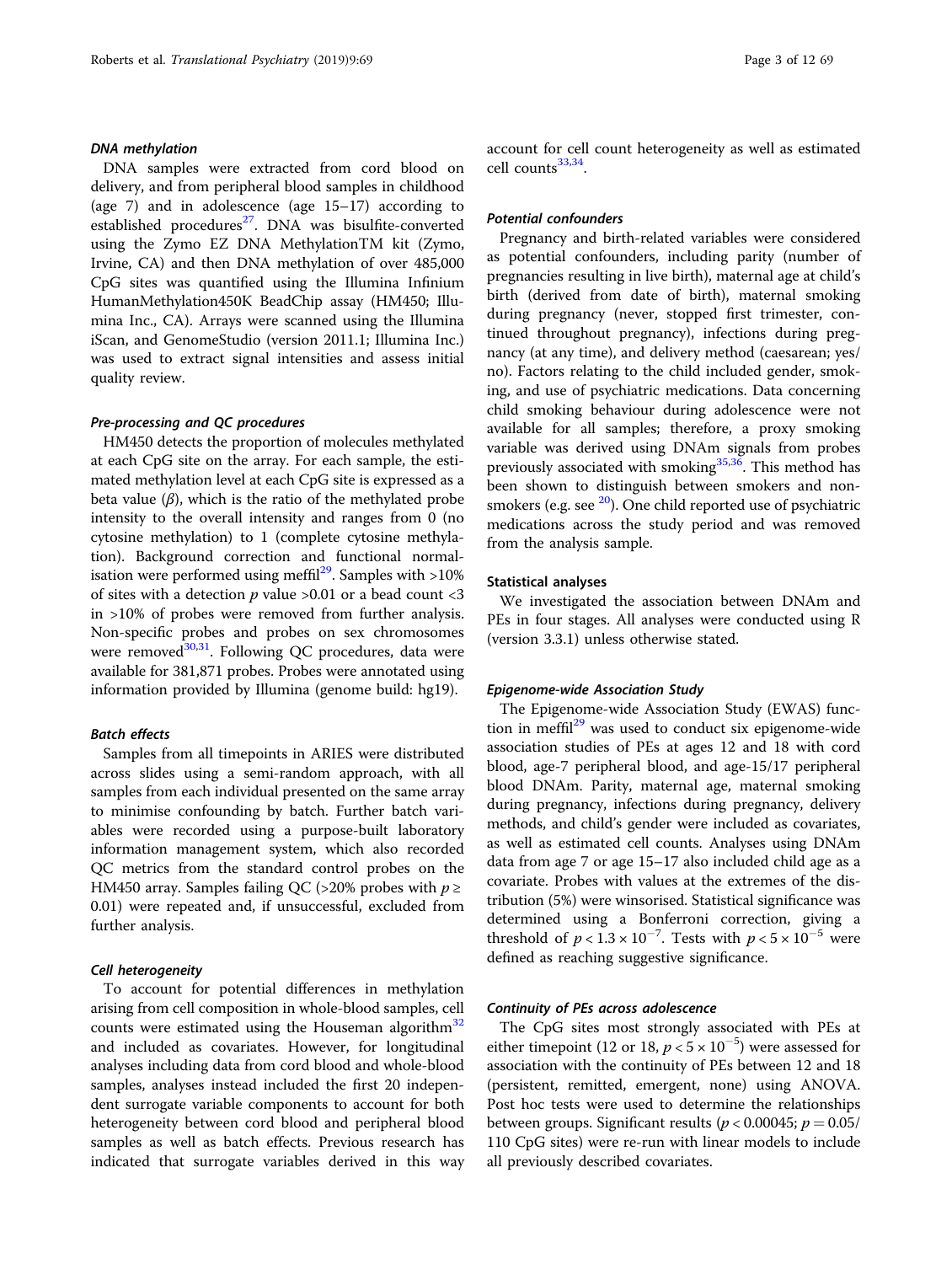#### Longitudinal DNAm trajectories and continuity of PEs

Multilevel models were constructed to test the association between the methylomic trajectories of the top CpG sites and the continuity of PEs across adolescence, where DNAm was the dependent variable. A linear spline term with a knot at 7 was included to allow for different linear changes from 0 to 7 and from 7 to 15–17. Models were also adjusted for all previously described pregnancy and birth-related covariates, and the first 20 independent surrogate variable components to account for heterogeneity between cord blood and peripheral blood samples (e.g. cell composition and batch effects). Models were repeated including derived smoking scores as previously described.

#### Differentially methylated regions

The comb-p module in Python was used to identify DMRs by combining spatially correlated  $p$  values from each EWAS. We used a seed  $p$  value of <0.001, a maximum distance of 500 bp, and a minimum of three probes. Statistical significance was determined using a Šidák correction for multiple testing, where  $p < 0.05$  is significant.

#### Gene Ontology (GO) enrichment analysis

Enrichment analyses were conducted to assess the overrepresentation of  $GO^{37}$  $GO^{37}$  $GO^{37}$  biological processes and functions in CpG sites of each EWAS where  $p < 0.001$ . A lenient significance threshold was used to maximise our probes of interest. We used a methodology that controls for the number of probes that are annotated to each gene, as well as taking into account the hierarchical structure of ontological categories by grouping terms where the significant enrichment was explained by the overlap with a more significant term (as described in ref.  $20$ ).

#### Replication

CpG sites of interest (detailed below) were tested for association with PEs in the Environmental Risk (E-Risk) Longitudinal Twin Study, a nationally representative cohort of 2232 British-born twins, which has been previously described in detail<sup>38</sup>. In this sample, DNAm from whole-blood samples obtained at age 18 was also quantified using the Illumina Infinium HumanMethylation450K BeadChip assay (HM450; Illumina Inc.,  $CA$ )<sup>39</sup>, and PEs between 12 and 18 years were obtained from an interview that is similar to the PLIKS $i^{40}$  $i^{40}$  $i^{40}$ . Following stringent quality control procedures using the wateRmelon package $41$ , data were available for 1658 individuals at age 18. The associations between DNAm at our CpG sites of interest and concurrent PEs at age 18 were tested using linear regression, controlling for gender, zygosity, batch, and cell counts (determined using the Houseman algorithm as previously described). Clustered standard errors were used to calculate  $p$  values to account for the effect of family, and were implemented using the plm package $42$ . For the closest consistency between timepoints in the two studies, CpG sites associated with PEs at age 18  $(p < 5 \times 10^{-5})$  in the age 15–17 DNAm data from ALSPAC were tested in the E-Risk sample. Consistently detected CpG sites, that is, those detected in the top 100 most significant results of more than one EWAS in ALSPAC, were also tested in the E-Risk sample.

#### Results

#### Sample characteristics

DNAm data were available on 901 samples from cord blood, 966 at age 7, and 966 at age 15–17 ( $n = 845$  with all three). In those with at least one DNA sample ( $n = 999$ ), 978 had PE data available for at least one timepoint (age 12:  $n = 929$ ; age 18:  $n = 816$ ). At age 12, 12.5% ( $n = 116$ ) reported PEs. At age 18, 8.8%  $(n = 72)$  reported PEs. In total, 767 individuals had DNAm and PE data available for all timepoints. Of those, 81.4% had no PEs at either timepoint; 10.2% had PEs that remitted between 12 and 18; 6.2% had PEs that emerged between 12 and 18; and 2.2% had PEs that were persistent between 12 and 18. Sample characteristics are displayed in Table [1](#page-4-0).

#### DNAm and PEs—overview

Differences in DNAm at birth, age 7, and ages 15–17 between those with and without PEs at ages 12 and 18 did not survive correction for multiple testing  $(p < 1.3 \times 10^{-7})$ reflecting 381,871 sites in each analysis). However, a number of methylation probes were nominally significant in each analysis  $(p < 5 \times 10^{-5}$ , detailed in the Supplementary Information). The top 20 differentially methylated positions (DMPs) for each analysis are detailed in Table [2](#page-5-0)a–f, with a more extensive list provided in Supplementary Tables (top 100 DMPs: Tables S1–S6). Comparison of the top 100 DMPs across analyses showed three CpG sites (cg16459265, cg24940155, cg25184754) detected in more than one analysis and with the same direction of effect, and nine genes that were detected in more than one analysis but with different CpG sites (Supplementary Table S7).

#### Cord blood DNAm and PEs

Analysis of cord blood DNAm identified seven nominally significant CpG sites associated with age-12 PEs (Table [2](#page-5-0)a), and five with age-18 PEs (Table [2b](#page-5-0)). The top CpG site at age 12 was cg20862283 ( $p = 8.66 \times 10^{-6}$ ), which was not mapped to a RefSeq gene. GO enrichment analysis of the CpG sites where  $p < 0.001$  from analysis of PEs at age 12 identified 104 groups of related GO categories ( $p < 0.05$ , Table S8). At age 18, the top CpG site was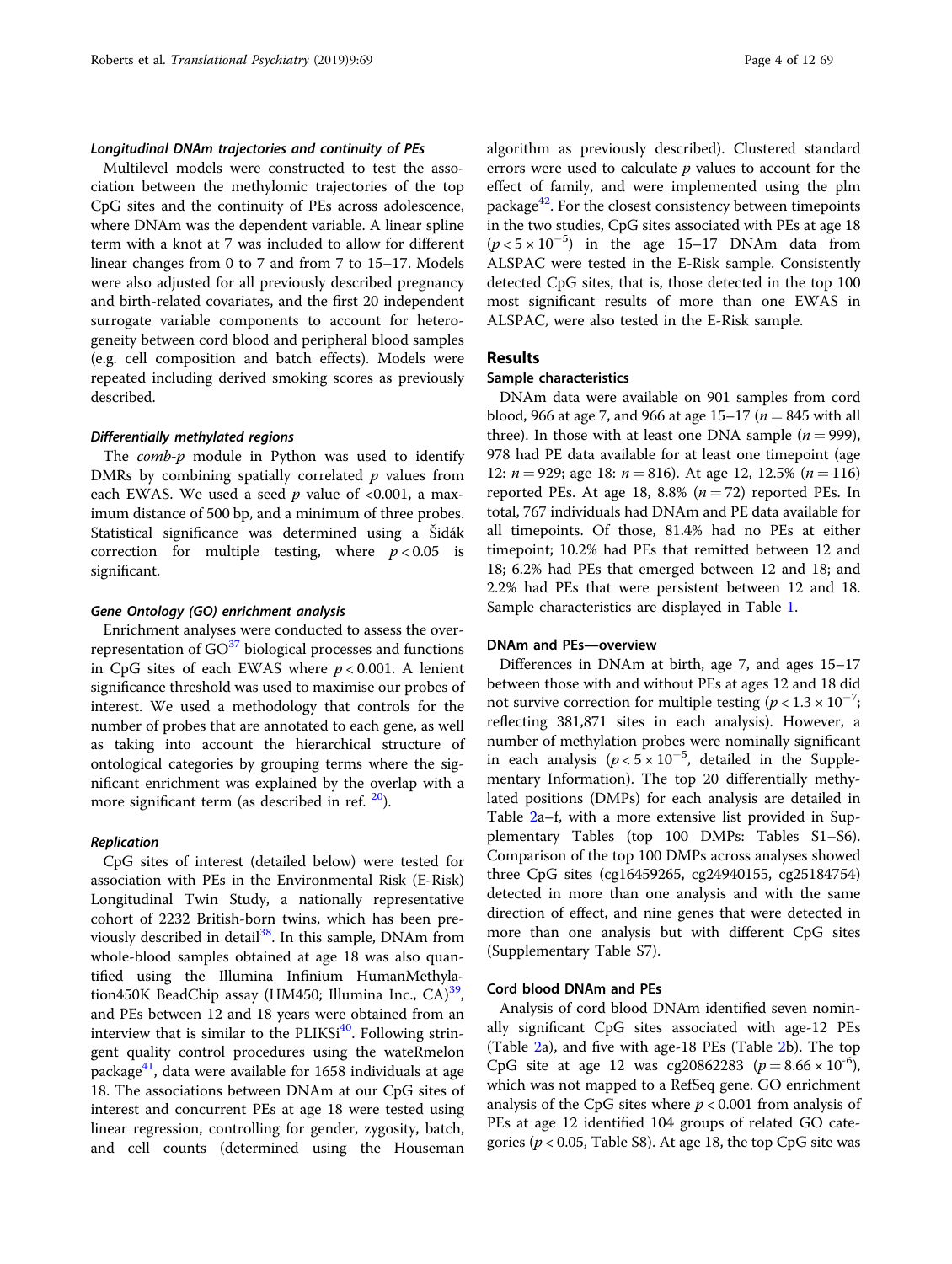|                                | DNA methylation from cord blood | DNA methylation at age 7 | DNA methylation at age 17 |
|--------------------------------|---------------------------------|--------------------------|---------------------------|
| PEs at age $12(n)$             | 833                             | 900                      | 899                       |
| PEs at age $18(n)$             | 739                             | 791                      | 787                       |
| Characteristic                 | $\mathsf{n}$                    | %                        | (missing $n$ )            |
| PEs at age 12                  | 116                             | 12.5                     | 69                        |
| PEs at age 18                  | 72                              | $8.8\,$                  | 182                       |
| Parity                         |                                 |                          | 35                        |
| $\mathbb O$                    | 451                             | 46.8                     |                           |
|                                | 358                             | 37.2                     |                           |
| $\overline{2}$                 | 117                             | 12.1                     |                           |
| 3                              | 37                              | 3.8                      |                           |
| Maternal age                   | $Mean = 29.5$                   | $sd = 4.4$               | 6                         |
| Maternal smoking               |                                 |                          | 18                        |
| Never                          | 847                             | 86.4                     |                           |
| Stopped during pregnancy       | 36                              | 3.7                      |                           |
| Continued throughout pregnancy | 97                              | 9.9                      |                           |
| Infections during pregnancy    | 445                             | 44.6                     |                           |
| Caesarean section delivery     | 92                              | 9.6                      | 40                        |
| Sex (male)                     | 485                             | 48.6                     |                           |

#### <span id="page-4-0"></span>Table 1 Sample descriptives

PEs psychotic experiences

cg00407329 ( $p = 1.84 \times 10^{-5}$ ), which was annotated with the gene SIM1. Fifty-one groups of GO enrichment terms were identified (Table S9). Ranked highly among the grouped terms were "Wnt-activated receptor activity" and "central nervous system neuron development". The topranked terms did not show any similarities between timepoints.

#### Age-7 DNAm and PEs

Analysis of age-7 DNAm identified 63 nominally significant CpG sites associated with age-12 PEs (Table [2c](#page-5-0)), and 19 with age-18 PEs (Table [2](#page-5-0)d). At age 12, the top CpG site was cg22499215  $(p = 2.97 \times 10^{-7})$ , which was not annotated with a RefSeq gene. In the top CpG sites, 92 groups of GO terms were identified (Table S10), including a number of terms related to brain development and "Wnt signalling pathway". At age 18, the top CpG site was cg00995854 ( $p = 2.74 \times 10^{-6}$ , CD5L). In GO enrichment analysis, 137 groups of terms were identified (Table S11). The top-ranked term was "proteoglycan binding", including a number of terms related to immune processes, as well as "neurogenesis" and terms representing neuron development and projection. The top-ranked terms did not show any similarities between timepoints.

#### Age-15–17 DNAm and PEs

Analysis of age-15–17 DNAm identified ten nominally significant CpG sites associated with age-12 PEs (Table [2e](#page-6-0)), and six with age-18 PEs (Table [2f](#page-6-0)). At age 12, the top CpG site was cg14284469 ( $p = 1.87 \times 10^{-6}$ , STMN2), and 114 grouped GO terms were identified (Table S12). At age 18, the top CpG site was cg25975712  $(p = 1.13 \times 10^{-5})$ FAM19A5), and 123 grouped GO terms were identified (Table S13). The top-ranked term was "rostrocaudal neural tube patterning", which largely included terms related to neuronal and physical development and morphogenesis. Also within the top grouped terms were "behavioural fear response" and "behavioural defense response". The top-ranked terms did not show any similarities between timepoints.

### DNAm from cord blood, at age 7, and at ages 15–17 and continuity of PEs between ages 12 and 18

Next, we tested the association between timepointspecific DNAm and continuity of PEs across adolescence for each of the top CpG sites in each EWAS ( $p < 5 \times 10^{-5}$ ). Results for these analyses are provided in the Supplementary Information, Table S14. Different patterns of DNAm at each timepoint were observed in relation to PE continuity. At some CpG sites, statistical differences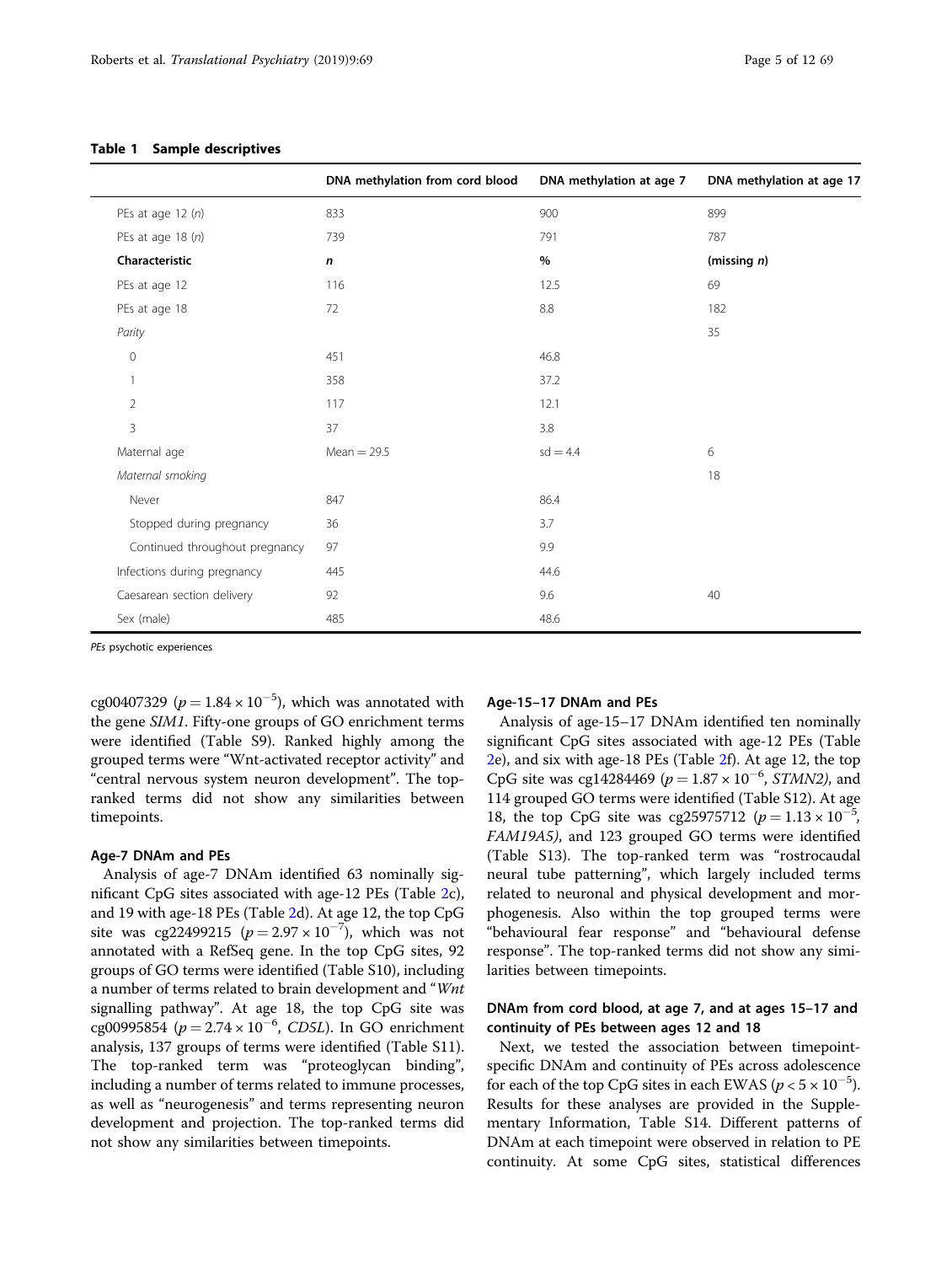<span id="page-5-0"></span>Table 2a Cord blood methylation and age-12 psychotic experiences: top 20 probes

| Probe      | p value      | t statistic | Chromosome       | Annotated gene                     |
|------------|--------------|-------------|------------------|------------------------------------|
| cq20862283 | 8.66E-06     | 4.48        | chr2             |                                    |
| cq10490202 | $1.21E - 05$ | $-4.4$      | chr17            | RPTOR                              |
| cg21040096 | $2.15E-05$   | 4.27        | chr17            | RPH3AI                             |
| cq18752363 | $2.21E - 05$ | $-4.27$     | chr4             | C4orf10;NOP14                      |
| cq11271415 | $3.15E-05$   | 4.19        | chr8             | <b>FBXO32</b>                      |
| cg20083186 | 4.06E-05     | 4.13        | chr3             |                                    |
| cq00712792 | 4.28E-05     | $-4.11$     | chr16            | SPIRE <sub>2</sub>                 |
| cq11936556 | 5.14E-05     | 4.07        | chr <sub>5</sub> |                                    |
| cq14892222 | 5.15E-05     | 4.07        | chr15            | GOLGA8A                            |
| cq26672652 | 5.25E-05     | 4.07        | chr8             | <b>PXDNL</b>                       |
| cq13751188 | 5.26E-05     | $-4.07$     | chr11            | <b>TECTA</b>                       |
| cq14829814 | 5.39E-05     | 4.06        | chr12            |                                    |
| cq26302009 | 6.39E-05     | 4.02        | chr6             | PHACTR1                            |
| cq01840115 | 6.94E-05     | $-4$        | chr13            |                                    |
| cq06893379 | 7.29E-05     | 3.99        | chr <sub>5</sub> |                                    |
| cq04409048 | 7.41E-05     | 3.98        | chr6             |                                    |
| cq08105378 | 7.57E-05     | $-3.98$     | chr19            | HOMER3                             |
| cq07438586 | 7.92E-05     | $-3.97$     | chr6             | GNL1                               |
| cg04114269 | 8.76E-05     | $-3.94$     | chr <sub>3</sub> | C3orf26;FILIP1L;<br><b>MIR548G</b> |

Table 2c Age-7 methylation and age-12 psychotic experiences: top 20 probes

| Probe      | p value  | t statistic | Chromosome       | Annotated gene    |
|------------|----------|-------------|------------------|-------------------|
| cg22499215 | 2.97E-07 | $-5.16$     | chr22            |                   |
| cg14263553 | 1.12E-06 | $-4.9$      | chr8             |                   |
| cq07366553 | 2.35E-06 | $-4.75$     | chr22            | SFI O             |
| cq09553452 | 2.75E-06 | $-4.72$     | chr16            | CDH <sub>5</sub>  |
| cg02284814 | 4.82E-06 | $-4.6$      | chr1             | PPP1R12B          |
| cq17160666 | 4.95E-06 | $-4.6$      | chr10            |                   |
| cq17139666 | 5.04E-06 | 4.59        | chr4             |                   |
| cq08032135 | 5.08E-06 | 4.59        | chr8             | NRG1              |
| cq04584761 | 1.00E-05 | $-4.56$     | chr2             | SUPT7L            |
| cq10756647 | 1.00E-05 | 4.55        | chr7             | PSPH              |
| cq16451872 | 1.00E-05 | 4.54        | chr15            | UBE3A             |
| cq10725301 | 1.00E-05 | $-4.52$     | chr6             | ZKSCAN3           |
| cq18477816 | 1.00E-05 | $-4.52$     | chr11            | IRF7              |
| cq10143301 | 1.00E-05 | 4.51        | chr <sub>5</sub> | TXNDC15           |
| cq02572956 | 1.00E-05 | $-4.48$     | chr7             | CHPF2;MIR671      |
| cg01040786 | 1.00E-05 | $-4.41$     | chr <sub>5</sub> |                   |
| cq02975060 | 1.00E-05 | $-4.4$      | chr14            | MIR1185-2         |
| cg23658045 | 1.00E-05 | 4.4         | chr12            | DCTN <sub>2</sub> |
| cq10151454 | 1.00E-05 | $-4.36$     | chr10            | FBF3              |
| cq10303842 | 2.00E-05 | 4.35        | chr5             | CDH12             |

Italic rows indicate  $p < 5 \times 10^{-5}$ 

Table 2b Cord blood methylation and age-18 psychotic experiences: top 20 probes

| Probe      | p value      | t statistic | Chromosome       | Annotated gene   |
|------------|--------------|-------------|------------------|------------------|
| cg00407329 | 1.84E-05     | 4.31        | chr6             | SIM <sub>1</sub> |
| cq17972930 | 2.76E-05     | 4.22        | chr15            | <b>USP50</b>     |
| cq07571954 | $3.22E - 05$ | $-4.18$     | chr10            | C10orf131        |
| cg05138918 | 4.56E-05     | $-4.1$      | chr3             |                  |
| cq17843418 | 4.64E-05     | $-4.1$      | chr17            | <b>TBC1D16</b>   |
| cq21167905 | 8.29E-05     | 3.96        | chr1             | C1orf9           |
| cq09825080 | 8.67E-05     | $-3.95$     | chr16            |                  |
| cg02424103 | 9.58E-05     | 3.92        | chr3             |                  |
| cq16426764 | 0.0001       | $-3.9$      | chr10            | LHPP             |
| cq00680277 | 0.00012      | 3.87        | chr <sub>2</sub> | TTC15            |
| cq23463608 | 0.00012      | $-3.86$     | chr19            | GNG7             |
| cq25930186 | 0.00012      | $-3.86$     | chr20            | MOCS3;DPM1       |
| cg01395281 | 0.00013      | $-3.86$     | chr1             | <b>ZNF593</b>    |
| cq25275750 | 0.00015      | 3.82        | chr13            | TBC1D4           |
| cq16327647 | 0.00016      | $-3.8$      | chr1             | <b>CENPF</b>     |
| cg01496136 | 0.00017      | $-3.78$     | chr16            |                  |
| cq09568647 | 0.00017      | $-3.77$     | chr5             |                  |
| cq22694818 | 0.00018      | 3.77        | chr1             | LHX8             |
| cg06475223 | 0.00018      | $-3.76$     | chr18            | LAMA3            |
| cq12859112 | 0.00019      | 3.76        | chr6             | TMEM14B          |

Italic rows indicate  $p < 5 \times 10^{-5}$ 

Italic rows indicate  $p < 5 \times 10^{-5}$ 

between the groups were limited to one group (e.g. cg18752363, Fig. [1a](#page-7-0)). At other CpG sites, individuals whose PEs had remitted by age 18 had DNAm profiles more similar to those who never had any PEs, whereas

those with persistent PEs tended to show the greatest differences in DNAm profiles, while those whose PEs emerged between 12 and 18 often had intermediary differences between the none/remitted groups and the

Italic rows indicate  $p < 5 \times 10^{-5}$ 

#### Table 2d Age-7 methylation and age-18 psychotic experiences: top 20 probes

| Probe      | p value      | t statistic | Chromosome | Annotated gene    |
|------------|--------------|-------------|------------|-------------------|
| cq00995854 | $2.74E - 06$ | $-4.72$     | chr1       | CD5L              |
| cq13845105 | 3.08E-06     | $-4.7$      | chr12      | RPI6              |
| cg27190398 | 8.76E-06     | $-4.48$     | chr16      | STUB1;JMJD8       |
| cq07143863 | 9.18E-06     | $-4.47$     | chr12      |                   |
| cq10468951 | 1.33E-05     | $-4.38$     | chr3       | $C3$ orf45        |
| cg05927274 | 1.79E-05     | $-4.32$     | chr1       |                   |
| cq09936919 | 1.90E-05     | $-4.3$      | chr2       |                   |
| cq15129144 | 1.95E-05     | $-4.3$      | chr2       | FPAS <sub>1</sub> |
| cq03332469 | 2.00E-05     | 4.28        | chr7       |                   |
| cq02743632 | 2.00E-05     | $-4.28$     | chr1       | <b>HLX</b>        |
| cg20477259 | 2.00E-05     | $-4.25$     | chr6       | <b>TNF</b>        |
| cg24110396 | 3.00E-05     | $-4.22$     | chr10      | <b>CCNY</b>       |
| cg27185423 | 3.00E-05     | $-4.21$     | chr15      |                   |
| cq08522143 | 3.00E-05     | $-4.19$     | chr19      | <b>7NF14</b>      |
| cq04936274 | 3.00E-05     | $-4.18$     | chr10      |                   |
| cq14468692 | 3.00E-05     | $-4.18$     | chr11      | RNH1              |
| cq15031103 | 4.00E-05     | $-4.15$     | chr10      | LRRC27            |
| cq05072413 | 4.00E-05     | $-4.11$     | chr22      | <b>FAM19A5</b>    |
| cq16459265 | 4.00E-05     | $-4.11$     | chr7       | C7orf40;SNORA9    |
| cg02108135 | 5.00E-05     | $-4.06$     | chr17      |                   |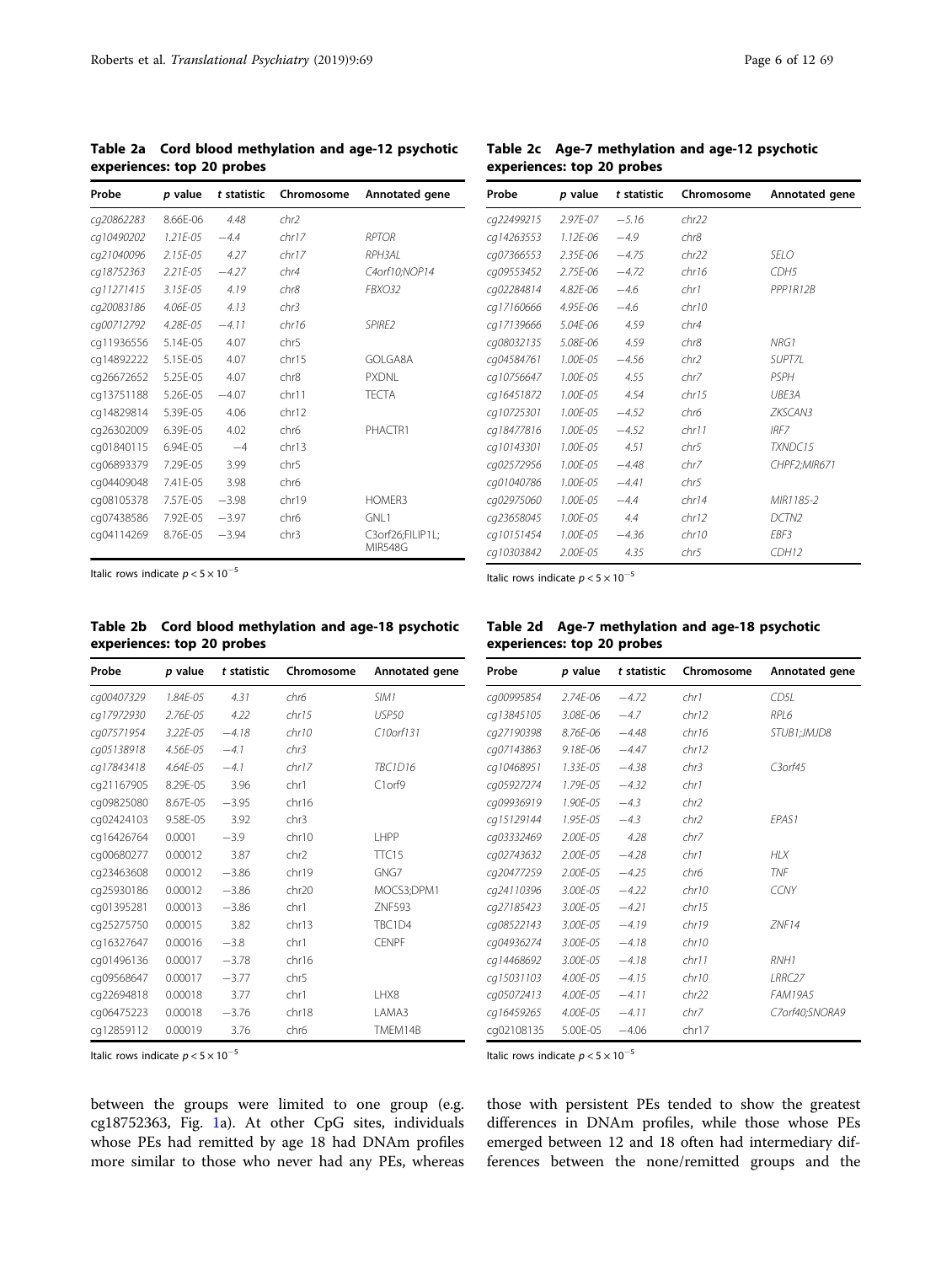<span id="page-6-0"></span>Table 2e Age 15–17 methylation and age-12 psychotic experiences: top 20 probes

| Probe      | p value      | t statistic | Chromosome       | Annotated gene    |
|------------|--------------|-------------|------------------|-------------------|
| cq14284469 | 1.87E-06     | 4.8         | chr8             | STMN <sub>2</sub> |
| cq00956759 | $2.94E - 06$ | $-4.71$     | chr17            |                   |
| cq12009697 | 4.13E-06     | $-4.63$     | chr2             |                   |
| cg21602768 | 8.15E-06     | $-4.49$     | chr20            | ABHD12            |
| cq17027353 | 1.25E-05     | 4.39        | chr6             |                   |
| cq14386808 | 1.34E-05     | $-4.38$     | chr8             |                   |
| cg22035229 | 1.77E-05     | $-4.32$     | chr1             | MSH4              |
| cq16817992 | $2.11E-05$   | 4.28        | chr7             | KCNH <sub>2</sub> |
| cq25344401 | 3.26E-05     | 4.18        | chr7             | FOXK1             |
| cg05942128 | 4.71E-05     | 4.09        | chr2             | HOXD11            |
| cq26370729 | 5.19E-05     | 4.07        | chr5             | F <sub>2RL1</sub> |
| cq25024734 | 5.84E-05     | 4.04        | chr10            |                   |
| cq03945301 | 6.32E-05     | $-4.02$     | chr6             | EHMT2             |
| cq17103467 | 7.84E-05     | $-3.97$     | chr1             | WDR8              |
| cq24695977 | 7.92E-05     | 3.97        | chr1             |                   |
| cg04554240 | 8.12E-05     | $-3.96$     | chr3             | ESYT3             |
| cq08621773 | 1.02E-04     | $-3.9$      | chr <sub>2</sub> |                   |
| cq27280332 | 1.04E-04     | $-3.9$      | chr12            |                   |
| cq25827710 | 0.00011      | $-3.88$     | chr13            | LCP1              |
| cq15318176 | 0.00012      | $-3.86$     | chr7             | PTPRN2            |

Italic rows indicate  $p < 5 \times 10^{-5}$ 

persistent group (e.g. cg16459265, Fig. [1d](#page-7-0); full statistical results reported in Table S14, Fig. [1](#page-7-0)a–f).

#### Longitudinal DNAm changes and continuity of PEs

We tested the association between longitudinal DNAm and continuity of PEs between 12 and 18 for the previously identified top CpG sites. Results are provided in Supplementary Table 15 for the full longitudinal model. Longitudinal models were unaffected by the inclusion of a DNAm-derived smoking score. For several CpG sites, the methylation trajectory was nominally different between groups (remitted, emergent, or persistent PEs—examples are given in Fig. [2\)](#page-8-0).

#### Differentially methylated regions

We tested for DMRs using the *comb-p* algorithm. Significant DMRs (Šidák corrected  $p < 0.05$ ) were detected at all timepoints, and are detailed in the Supplementary Information (Table S16). Nine DMRs were identified in cord blood associated with age-12 PEs; four with age-18 PEs. Thirty-five DMRs were identified in age-7 samples associated with age-12 PEs, 11 with age-18 PEs. Fourteen DMRs were identified in age 15–17 samples associated with age-12 PEs, 11 with age-18 PEs. Of note, six regions were differentially methylation in association with either age-12 or age-18 PEs in both age-7 and age 15–17 samples, spanning regions including HLA-DPB2 and HIVEP3 (associated with age-12 PEs), and GDF7 (ageItalic rows indicate  $p < 5 \times 10^{-5}$ 

18 PEs). A full list of significant DMRs at each timepoint is available in the Supplementary Information, Table S16.

#### Replication

No associations between DNAm at age 15–17 and PEs at age 18 in the ALSPAC sample were replicated in the E-Risk sample (all  $p$ 's > 0.05). However, DNAm at the CpG site cg16459265 (consistently detected among the top 100 CpG sites in the ALSPAC sample across the different ages) was found to be associated with age-18 PEs in the E-Risk sample. At this probe, individuals with any PEs at age 18 had marginally lower DNAm than those without PEs (difference  $= -0.76\%$ ,  $p = 0.0029$ ) in keeping with the hypomethylation found in the ALSPAC sample.

## **Discussion**

#### Summary

This study utilised longitudinal data in a large, populationbased sample to investigate the association between epigenome-wide DNAm patterns and the emergence and persistence of PEs in childhood and adolescence. While no CpG sites reached Bonferroni-corrected significance in this study, a number of CpG sites and genes in biological pathways relevant to psychosis appeared highly ranked in these analyses. Genes detected in the top 100 CpG sites of more than one analysis (though not with the same CpG site)

Table 2f Age 15–17 methylation and age-18 psychotic experiences: top 20 probes

| Probe      | p value     | t statistic | Chromosome       | Annotated<br>gene  |  |
|------------|-------------|-------------|------------------|--------------------|--|
| cg25975712 | 1.13E-05    | 4.42        | chr22            | <b>FAM19A5</b>     |  |
| cg24177611 | 1.15E-05    | $-4.42$     | chr10            | <b>KNDC1</b>       |  |
| cq25324164 | 1.57E-05    | $-4.35$     | chr11            | FADS <sub>2</sub>  |  |
| cq15986671 | 4.00E-05    | $-4.13$     | chr7             |                    |  |
| cq16073378 | 4.74E-05    | 4.09        | chr2             |                    |  |
| cg04942547 | 4.82E-05    | $-4.09$     | chr20            | ZFP64              |  |
| cq11333576 | 5.26E-05    | $-4.07$     | chr19            | SHC <sub>2</sub>   |  |
| cq16459265 | 5.51E-05    | $-4.06$     | chr7             | C7orf40:<br>SNORA9 |  |
| cq09222367 | 7.68E-05    | $-3.98$     | chr15            | IQGAP1             |  |
| cq23415756 | 1.02E-04    | 3.91        | chr17            | NTN1               |  |
| cq18656829 | 1.14E-04    | 3.88        | chr13            |                    |  |
| cg06046431 | 1.15E-04    | 3.88        | chr11            | <b>BDNF</b>        |  |
| cq16791444 | 1.17E-04    | $-3.87$     | chr17            |                    |  |
| cq11604728 | 1.17E-04    | $-3.87$     | chr7             | POU6F2:<br>POU6F2  |  |
| cq22012759 | 1.19E-04    | $-3.87$     | chr1             |                    |  |
| cq19052355 | 1.25E-04    | 3.86        | chr <sub>2</sub> | GBX2               |  |
| cq05580655 | 1.30E-04    | 3.85        | chr3             | SCHIP1             |  |
| cq16740157 | 1.43E-04    | $-3.82$     | chr <sub>6</sub> |                    |  |
| cq26530497 | 0.000156178 | $-3.8$      | chr13            | SOHLH <sub>2</sub> |  |
| cq19769301 | 0.000156717 | 3.8         | chr1             |                    |  |
|            |             |             |                  |                    |  |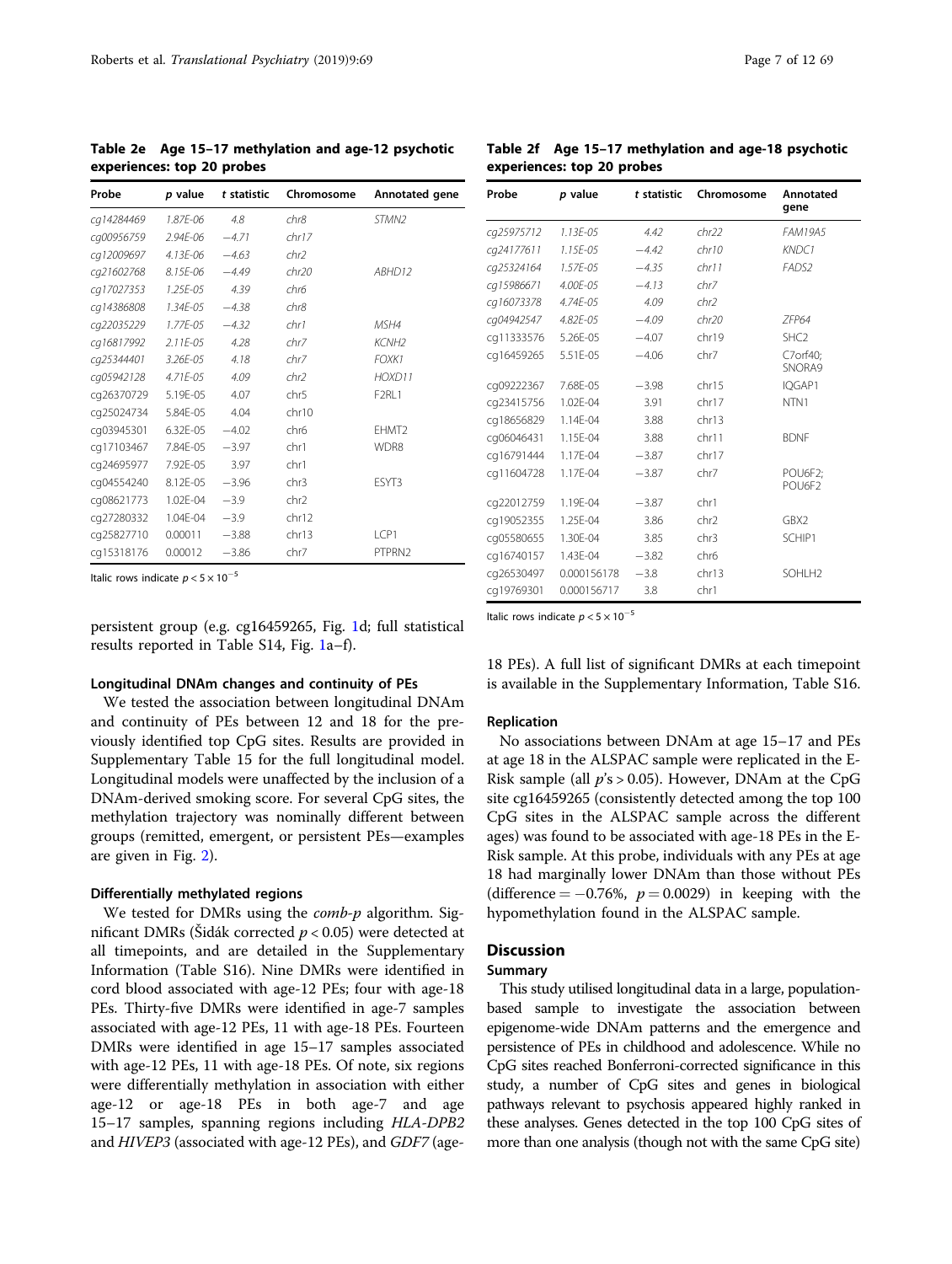<span id="page-7-0"></span>

included BAIAP2, FGFR3 and MAD1L1, and genetic mutations in these genes have previously been implicated in susceptibility to psychotic disorders $43-\frac{4}{3}$ . Also consistently detected were LFNG and LRP5, part of the Notch and Wnt signalling pathways (respectively), which have been reported in previous studies of psychiatric phenotypes including

schizophrenia $46,47$ . None of the individual CpG sites associated with PEs at age 18 in the ALSPAC sample were replicated in the independent E-Risk sample. Nonetheless, attempts to replicate these results should be undertaken in other large population-based longitudinal samples. Using a DMR approach, six regions associated with PEs were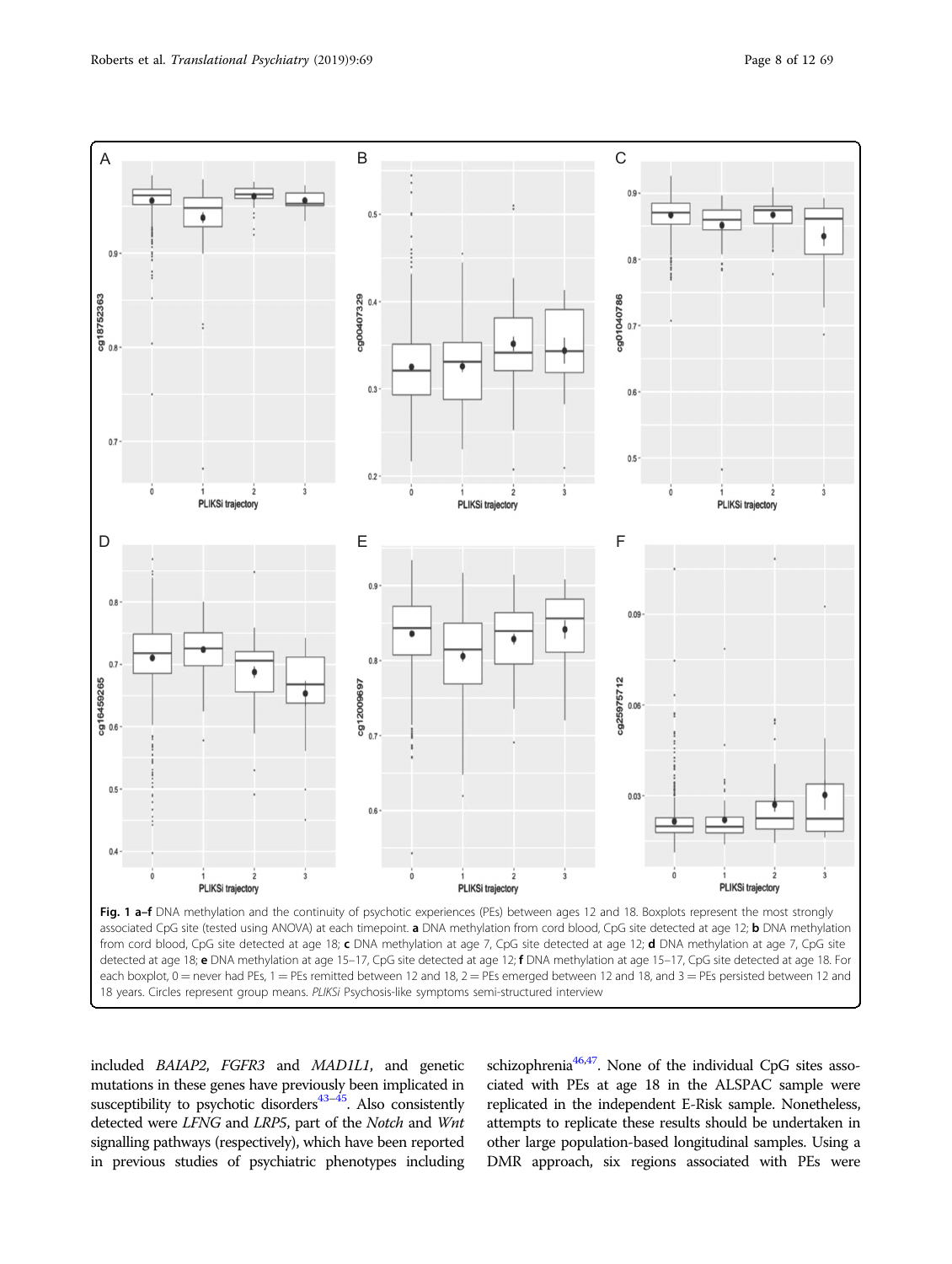<span id="page-8-0"></span>

detected consistently in both age-7 and age 15–17 samples. The top DMR associated with age-12 PEs at age 7 (and also significant at age 15–17) spanned 18 probes in the HLA-DPB2, part of the major histocompatibility complex on chromosome 6, which has been widely implicated in schizophrenia<sup>48</sup>. The top DMR associated with age-18 PEs in age-7 samples overlapped substantially with the top DMR in age 15–17 samples, spanning 7–9 probes on chromosome 2 at exon 2 of the GDF7 gene. DNAm at this gene has previously been associated with early age of onset in anorexia nervosa $49$  and is thought to play a role in nervous system development.

The top CpG sites identified showed interesting patterns of change in DNAm across development according to the continuity of PEs across adolescence. Some CpG sites distinguished individuals whose PEs remitted or never had PEs from those whose experiences persisted across or emerged during adolescence. An example is CpG site cg16459265 (annotated to the RefSeq genes C7orf40;SNORA9), a top CpG site associated with age-18 PEs in DNA samples from both childhood (age 7) and adolescence (ages 15–17). Lower DNAm at this CpG site was also associated with PEs at age 18 in the E-Risk sample. Similarly, at the CpG site cg25975712 (FAM19A5), DNAm patterns diverged during childhood according to PE status, but by adolescence, those whose PEs remitted had DNAm profiles more similar to those with no PEs (though it should be noted that DNAm is generally low at this CpG site).

#### Comparison to the literature

Two studies have previously investigated the association between DNAm and subclinical psychotic phenomena. However, there are some differences in the study design between the current study and this previous research. We utilised DNAm from birth to adolescence in a large, population-based, unrelated sample, whereas earlier studies were conducted in smaller samples of monozygotic twin pairs discordant for childhood psychotic symptoms $^{23}$  $^{23}$  $^{23}$ or examined conversion to psychosis in ultra-high risk, help-seeking individuals $^{24}$  $^{24}$  $^{24}$ . Study participants also differed in age at sample collection (ages 5 and 10 in ref.  $23$ ; age 16–30 in ref.  $24$ ) and sample type (buccal swabs in ref.  $23$ ). The differences in time periods are an important consideration when comparing these studies, as there is little concurrence. The current study considers a broad span of ages, compared to shorter intervals or more specific timepoints reported in the previous reports. While the ages included in this study cover important timepoints developmentally, it is not possible to accurately infer what is happening in the intervening years, or identify changes in DNAm accompanying the specific period that the PEs were measured. As such, it is perhaps unsurprising that none of the CpG site associations detected here are seen in either previous study. Furthermore, we do not have information regarding psychotic phenomena in the years following those included in this study. Nevertheless, associations linked to a small number of genes are observed across the studies. One example is the gene PTPRN2, which is thought to be necessary for normal neurotransmitter activity in the brain. Of note, the DMR located on chromosome 6 (and annotated to the gene HLA-DPB2) which was associated with age-12 PEs in our study substantially overlaps with a similar DMR detected in prefrontal cortex samples associated with polygenic risk for schizophrenia<sup>[50](#page-11-0)</sup>. Taken together, these studies provide tentative early evidence for potential methylomic changes accompanying the development of early psychosis-related phenomena, albeit with some inconsistency regarding the location of these changes.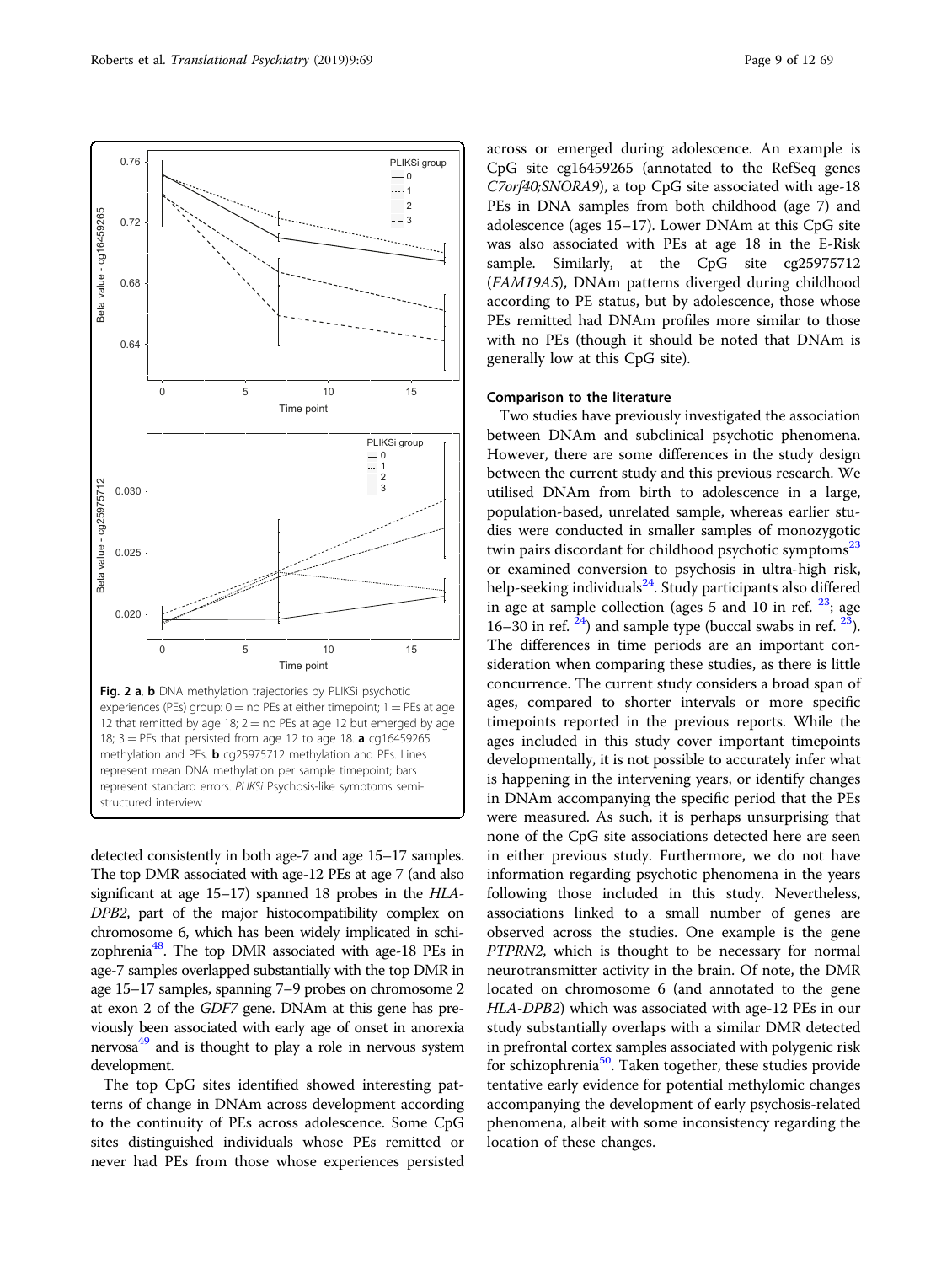#### Methodological considerations

This study has a number of strengths. Analyses were conducted in the relatively large ARIES sample drawn from a population-based cohort study, with DNAm profiled at multiple timepoints across early development and PEs assessed in childhood and adolescence. Prospective collection of high-quality phenotypic data in this cohort allowed for investigation of the temporal relationship between DNAm and PEs and repeated assessments enabled investigation of trajectories of methylation and continuity of PEs. Extensive data regarding potential confounding factors were also available and included in the analyses. Furthermore, this is the largest study to date to examine the association between DNAm and preclinical PEs. Research investigating DNAm in psychotic disorders is typically performed in adult samples, where the confounding effects of medication use are difficult to avoid. As ARIES is a young, population-based sample, only one participant was using psychiatric medication (and was excluded from these analyses). Additionally, the longitudinal investigation of early pre-clinical psychotic experiences is particularly important to better understand biological factors associated with the aetiology of psychotic and other psychiatric disorders and facilitate early identification of those at risk.

However, there are methodological factors that should be taken into consideration when interpreting these results. Firstly, DNAm data were generated from peripheral samples (cord blood and whole blood). This approach is necessary when conducting research in large longitudinal samples (i.e. with live participants), where the most relevant tissue (brain) is not available. Previous research has demonstrated tissue specificity in DNAm patterns<sup>[51](#page-11-0)</sup>, limiting the conclusions that can be drawn from studies performed in blood. However, comparison of DNAm from blood and brain samples is possible in reference datasets. For example, for the CpG site cg16459265, although DNAm in blood samples is lower and shows more variation than in brain tissue, DNAm in blood is strongly correlated with DNAm in matched samples of prefrontal cortex, entorhinal cortex, superior temporal gyrus, and cerebellum<sup>52</sup>. Nevertheless, for an epigenetic factor to have utility as a biomarker or to facilitate early intervention, it must be detectable in peripheral samples. Secondly, despite the size and high longitudinal retention of the ARIES subsample  $(n \sim 1000)$ , numbers in the current analyses were reduced by the availability of both biological and phenotypic data. Previous research in ALSPAC has demonstrated non-random attrition, whereby participants with higher polygenic risk scores for schizophrenia were less likely to complete questionnaires and attend data collection sessions $53$ , which may have reduced the power to detect factors

associated with psychosis-related phenotypes in this study. Thirdly, it is difficult to identify the biological plausibility of these results, especially given the small differences detected which may represent technical artefacts rather than variation attributable to differences in PEs. However, given the focus here on pre-clinical symptoms of a complex psychiatric phenotype, it is to be expected that relatively small differences in DNAm would be observed, likely reflecting many genes of small effect. In addition, the scale of genome-wide epigenetic profiling techniques means that stringent multiple testing correction is required when interpreting the results. In this study, no CpG site in the EWAS analyses reached Bonferroni-corrected levels of significance. However, we were able to replicate one association (cg16459265) in an independent sample and observed effects in related gene sets such as PTPRN2 and HLA-DPB2 in other studies. DNAm profiles across the array are not independent, and therefore adherence to strict multiple-testing thresholds, particularly in complex phenotypes, may lead to disregarding potentially interesting findings. Finally, only one of the CpG sites associated with PEs in the ALSPAC sample was replicated in the independent E-Risk sample. However, this may be due to methodological differences in the samples, such as the differences in timings between DNA sample collection and the data collection for PEs (DNA sample collection preceded the measurement of PEs in ALSPAC; in E-Risk they were collected concurrently).

### Conclusions

In conclusion, we found that DNAm across childhood and adolescence may be associated with the emergence and continuity of PEs between the ages of 12 and 18. Previous research has identified epigenetic patterns rela-ted to clinical diagnoses of psychotic disorders<sup>15-[22](#page-10-0)</sup>, although to date very few have focussed on pre-clinical symptoms $^{23,24}$  $^{23,24}$  $^{23,24}$  and thus the current findings substantially extend this literature. Research uncovering early biomarkers associated with PEs is important as it may, in the future, have the potential to facilitate early identification of individuals at increased risk of a range of mental health problems, and facilitate targeting of preventive interventions. Considered together with previous research, our findings provide tentative evidence for potential methylomic changes across timepoints spanning the development of early psychotic phenomena.

#### Acknowledgements

We are extremely grateful to all the families who took part in this study, the midwives for their help in recruiting them, and the whole ALSPAC team, which includes interviewers, computer and laboratory technicians, clerical workers, research scientists, volunteers, managers, receptionists and nurses. We also greatly appreciate the participation of all the study mothers and fathers, and the twins in the E-Risk study. Our thanks to members of the E-Risk team for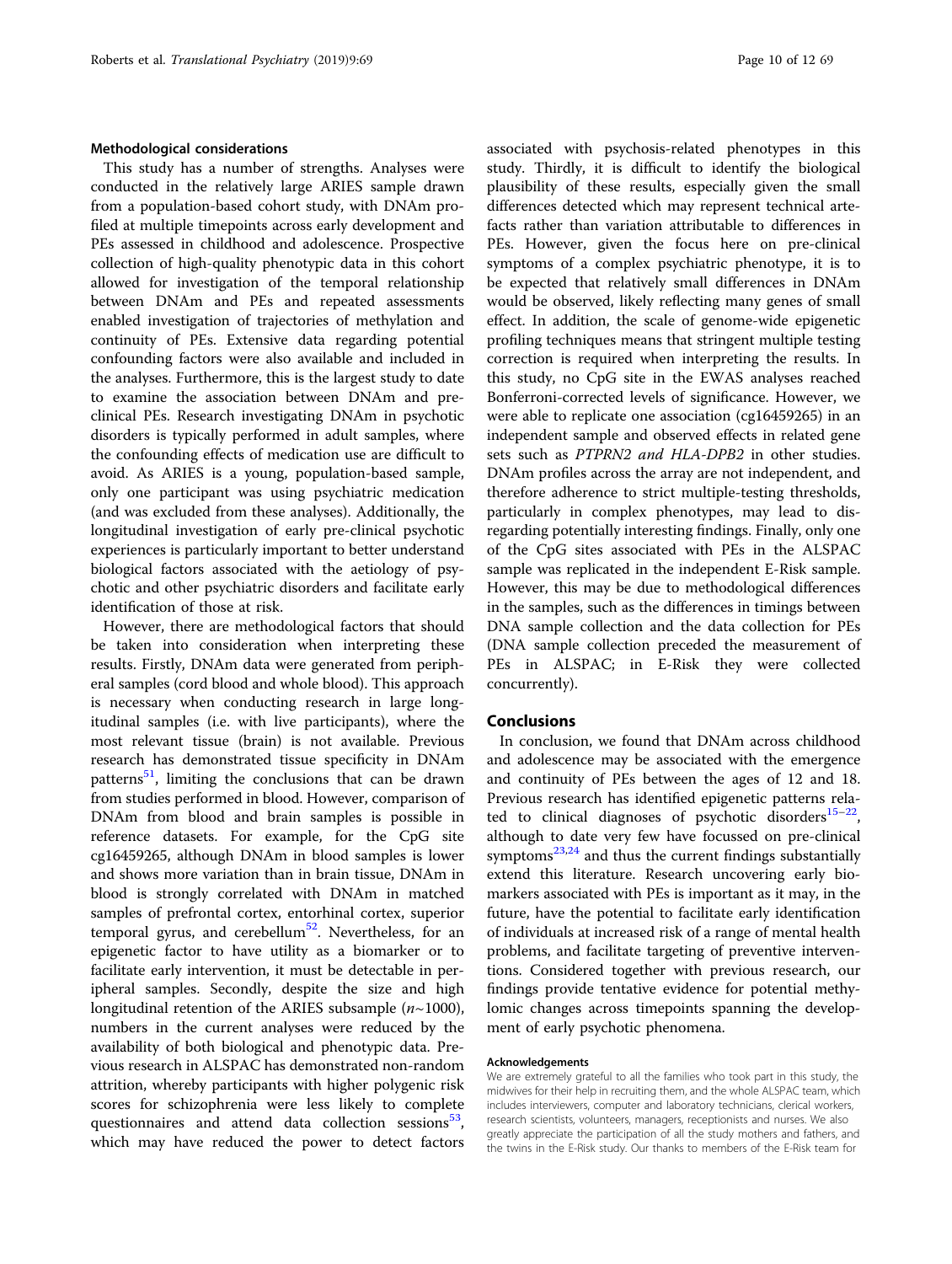<span id="page-10-0"></span>their dedication, hard work and insights, and especially to Professors Terrie Moffitt and Avshalom Caspi who founded the study. This study was supported by an MQ Fellows Award to H.L.F. (MQ14F40). Core programme support for ALSPAC is provided by the Medical Research Council (MRC) and the Wellcome Trust (Grant ref: 102215/2/13/1) and the University of Bristol; ARIES was funded by the Biotechnology and Biological Sciences Research Council (BBSRC) (Grant refs: BBI025751/1 and BB/I025263/1). The study was also supported by the NIHR Bristol Biomedical Research Centre. Supplementary funding to generate DNAm data which are (or will be) included in ARIES has been obtained from the MRC, ESRC, NIH, and other sources. ARIES is maintained under the auspices of the MRC Integrative Epidemiology Unit at the University of Bristol (grant numbers MC\_UU\_12013/2, MC\_UU\_12013/8, and MC\_UU\_12013/9). The E-Risk Study is funded by the Medical Research Council (G1002190). Additional support was provided by National Institute of Child Health and Human Development (HD077482) and the Jacobs Foundation. L.A. is the Mental Health Leadership Fellow for the UK ESRC.

#### Code availability

All packages, programmes and pipelines used are detailed above and freely available. Any additional code is available from the authors on request.

#### Author details

<sup>1</sup>King's College London, Social, Genetic & Developmental Psychiatry Centre, Institute of Psychiatry, Psychology & Neuroscience, London, UK. <sup>2</sup>University of Bristol, MRC Integrative Epidemiology Unit, Population Health Sciences, Bristol Medical School, University of Bristol, Bristol, UK. <sup>3</sup>University of Bristol, School of Medicine, Centre for Academic Mental Health, Bristol, UK. <sup>4</sup>Cardiff University School of Medicine, MRC Centre for Neuropsychiatric Genetics and Genomics, Cardiff, UK. <sup>5</sup>University of Exeter Medical School, University of Exeter, Exeter, UK

#### Conflict of interest

The authors declare that they have no conflict of interest.

#### Publisher's note

Springer Nature remains neutral with regard to jurisdictional claims in published maps and institutional affiliations.

Supplementary Information accompanies this paper at ([https://doi.org/](https://doi.org/10.1038/s41398-019-0407-8) [10.1038/s41398-019-0407-8\)](https://doi.org/10.1038/s41398-019-0407-8).

Received: 22 May 2018 Revised: 26 December 2018 Accepted: 17 January 2019

Published online: 04 February 2019

#### References

- 1. Polanczyk, G. et al. Etiological and clinical features of childhood psychotic symptoms: results from a birth cohort. Arch. Gen. Psychiatry 67, 328-338 (2010).
- 2. Horwood, J. et al. IQ and non-clinical psychotic symptoms in 12-year-olds: results from the ALSPAC birth cohort. Br. J. Psychiatry 193, 185-191 (2008).
- 3. Fisher, H. L. et al. Specificity of childhood psychotic symptoms for predicting schizophrenia by 38 years of age: a birth cohort study. Psychol. Med. 43, 2077–2086 (2013).
- Poulton, R. et al. Children's self-reported psychotic symptoms and adult schizophreniform disorder: a 15-year longitudinal study. Arch. Gen. Psychiatry 57, 1053–1058 (2000).
- 5. Kelleher, I. et al. Psychotic symptoms and population risk for suicide attempt: a prospective cohort study. JAMA Psychiatry 70, 940-948 (2013).
- Dominguez, M. D. G., Wichers, M., Lieb, R., Wittchen, H.-U. & van Os, J. Evidence that onset of clinical psychosis is an outcome of progressively more persistent subclinical psychotic experiences: an 8-year cohort study. Schizophr. Bull. 37, 84–93 (2011).
- 7. Bartels-Velthuis, A. A., Wigman, J. T. W., Jenner, J. A., Bruggeman, R. & van Os, J. Course of auditory vocal hallucinations in childhood: 11-year follow-up study. Acta Psychiatr. Scand. **134**, 6-15 (2016).
- 9. Bakusic, J., Schaufeli, W., Claes, S. & Godderis, L. Stress, burnout and depression: a systematic review on DNA methylation mechanisms. J. Psychosom. Res. 92, 34–44 (2017).
- 10. El-Sayed, A. M., Haloossim, M. R., Galea, S. & Koenen, K. C. Epigenetic modifications associated with suicide and common mood and anxiety disorders: a systematic review of the literature. Biol. Mood Anxiety Disord. 2, 10 (2012).
- 11. Uddin, M., Sipahi, L., Li, J. & Koenen, K. C. Sex differences in DNA methylation may contribute to risk of PTSD and depression: a review of existing evidence. Depress Anxiety 30, 1151-1160 (2013).
- 12. Loke, Y. J., Hannan, A. J. & Craig, J. M. The role of epigenetic change in autism spectrum disorders. Front. Neurol. 6, 107 (2015).
- 13. Teroganova, N., Girshkin, L., Suter, C. M. & Green, M. J. DNA methylation in peripheral tissue of schizophrenia and bipolar disorder: a systematic review. BMC Genet. 17, 27 (2016).
- 14. Pidsley, R. & Mill, J. Epigenetic studies of psychosis: current findings, methodological approaches, and implications for postmortem research. Biol. Psychiatry  $69.146 - 156$  (2011).
- 15. Dempster, E. L. et al. Disease-associated epigenetic changes in monozygotic twins discordant for schizophrenia and bipolar disorder. Hum. Mol. Genet. 20. 4786–4796 (2011).
- 16. Aberg, K. A. et al. Methylome-wide association study of schizophrenia: identifying blood biomarker signatures of environmental insults. JAMA Psychiatry 71, 255–264 (2014).
- 17. Nishioka, M. et al. Comprehensive DNA methylation analysis of peripheral blood cells derived from patients with first-episode schizophrenia. J. Hum. Genet. 58, 91–97 (2013).
- 18. van Eijk, K. R. et al. Identification of schizophrenia-associated loci by combining DNA methylation and gene expression data from whole blood. Eur. J. Hum. Genet. 23, 1106-1110 (2015).
- 19. Pidsley, R. et al. Methylomic profiling of human brain tissue supports a neurodevelopmental origin for schizophrenia. Genome Biol. 15, 483 (2014).
- 20. Hannon, E. et al. An integrated genetic-epigenetic analysis of schizophrenia: evidence for co-localization of genetic associations and differential DNA methylation. Genome Biol. 17, 176 (2016).
- 21. Mill, J. et al. Epigenomic profiling reveals DNA-methylation changes associated with major psychosis. Am. J. Hum. Genet. 82, 696–711 (2008).
- 22. Wockner, L. F. et al. Genome-wide DNA methylation analysis of human brain tissue from schizophrenia patients. Transl. Psychiatry 4, e339 (2014).
- 23. Fisher, H. L. et al. Methylomic analysis of monozygotic twins discordant for childhood psychotic symptoms. Epigenetics 10, 1014–1023 (2015).
- 24. Kebir, O. et al. Methylomic changes during conversion to psychosis. Mol. Psychiatry 22, 512–518 (2017).
- 25. Boyd, A. et al. Cohort profile: the 'Children of the 90s'—the index offspring of the Avon Longitudinal Study of Parents and Children. Int. J. Epidemiol. 42, 111–127 (2012).
- 26. Fraser, A. et al. Cohort profile: the Avon Longitudinal Study of Parents and Children: ALSPAC mothers cohort. Int. J. Epidemiol. 42, 97-110 (2013).
- 27. Relton, C. L. et al. Data Resource Profile: Accessible Resource for Integrated Epigenomic Studies (ARIES). Int. J. Epidemiol. 44, 1181-1190 (2015).
- 28. Zammit, S. et al. Psychotic experiences and psychotic disorders at age 18 in relation to psychotic experiences at age 12 in a longitudinal population-based cohort study. Am. J. Psychiatry 170, 742-750 (2013).
- 29. Min, J. L., Hemani, G., Davey Smith, G., Relton, C. & Suderman, M. Meffil: efficient normalization and analysis of very large DNA methylation datasets. Bioinformatics 34, 3983–3989 (2018).
- 30. Chen, Y.-a et al. Discovery of cross-reactive probes and polymorphic CpGs in the Illumina Infinium HumanMethylation450 microarray. Epigenetics 8, 203–209 (2013).
- 31. Naeem, H. et al. Reducing the risk of false discovery enabling identification of biologically significant genome-wide methylation status using the Human-Methylation450 array. BMC Genomics 15, 51 (2014).
- Houseman, E. A. et al. DNA methylation arrays as surrogate measures of cell mixture distribution. BMC Bioinformatics 13, 86 (2012).
- 33. Kaushal, A. et al. Comparison of different cell type correction methods for genome-scale epigenetics studies. BMC Bioinformatics 18, 216 (2017).
- 34. McGregor, K. et al. An evaluation of methods correcting for cell-type heterogeneity in DNA methylation studies. Genome Biol. 17, 84 (2016).
- 35. Elliott, H. R. et al. Differences in smoking associated DNA methylation patterns in South Asians and Europeans. Clin. Epigenet.6, 4 (2014).